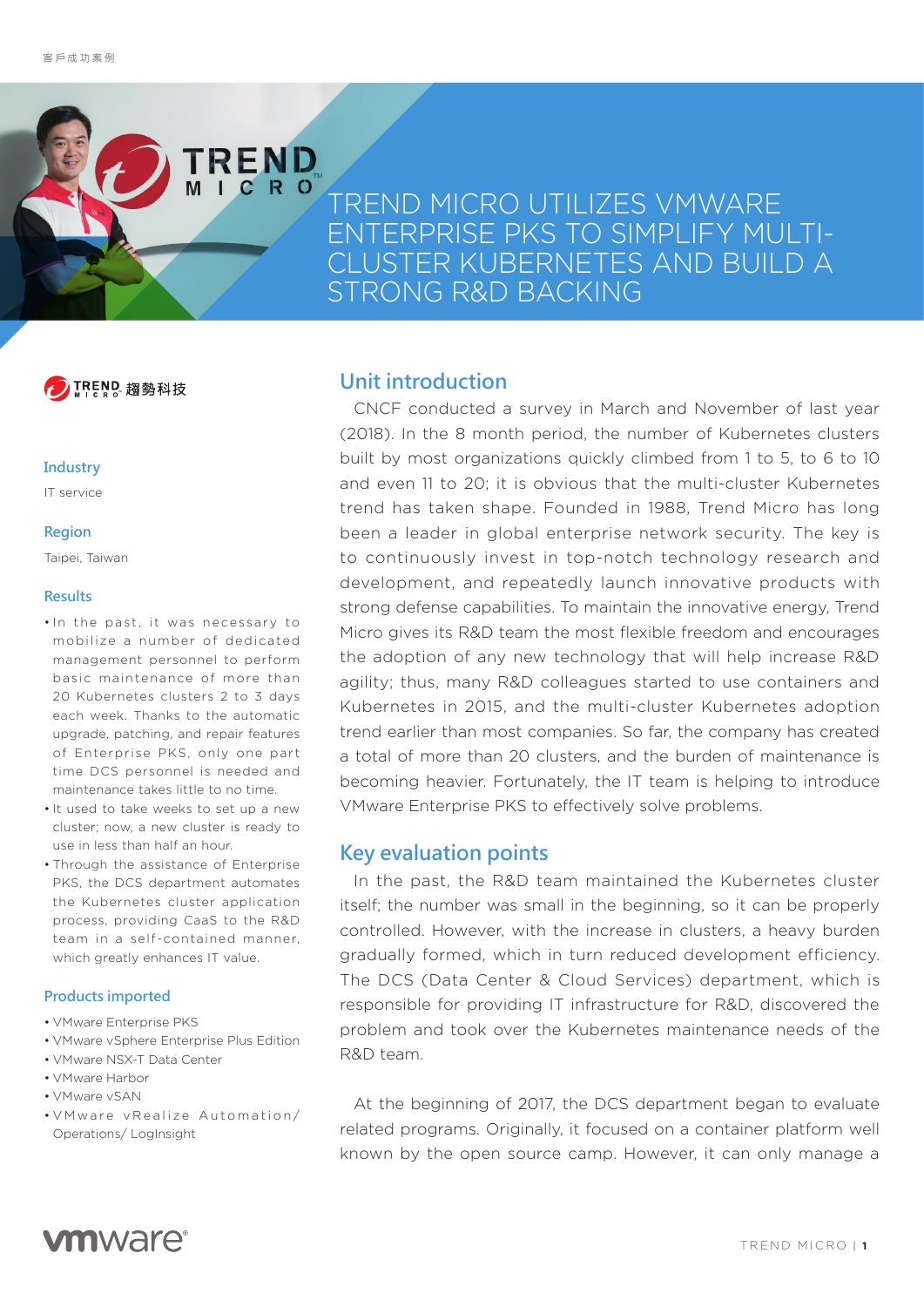"Automated Kubernetes cluster lifecycle management through VMware PKS enables Trend Micro's R&D team to accelerate innovation and increase protection odds against security threats."

#### SR. DIRECTOR

GLOBAL INFORMATION TECHNOLOGY GLOBAL INFORMATION SERVICES DEPT. ALEX KUO

single Kubernetes cluster at that time, making it more suitable for a multiple namespace environment and did not meet Trend Micro's requirements.

In talking with the platform supplier, it was clear that the current status could not be changed; so they decided to look for a more suitable solution. By the beginning of 2018, the DCS department had access to VMware Enterprise PKS, and learned that the solution supports multi-cluster Kubernetes management and has key functions such as automated upgrade and repair. It is the ideal solution that the DCS department has long been waiting for.

### **Challenges encountered and import benefits**

In July 2018, the DCS department intended to conduct Enterprise PKS proof of concept (POC), and held a briefing session on the eve of verification to introduce the solution to the R&D team to gather feedback. The whole process of the introduction and verification of the Enterprise PKS solution is time-consuming and labor-intensive. Fortunately, VMware has been supportive through the whole process and has assigned a team of foreign experts to support it. Many workshops were carefully organized to explain how to monitor and back up the Enterprise PKS environment, and use the Multiple-AZ (Availability Zone) function to achieve high availability, which sped up the work process significantly.

The DCS department received positive reviews from the R&D colleagues, and immediately started the POC. After the establishment, adjustment, and process establishment, the enterprise PKS environment was built with 6 hosts from March to April this year. Since May, three microservices were deployed one after another, including two Android microservices that analyze viruses on mobile phones, an IT infrastructure monitoring program developed by the DCS department, and a microservice that exports data indicators of private cloud monitoring systems.

In the initial stage of installation and use, there were slight problems. Due to the failure of the virtual network card under Enterprise PKS, the above container could not be connected to for a while. Through discussions between colleagues in the DCS department and VMware experts, it was quickly confirmed the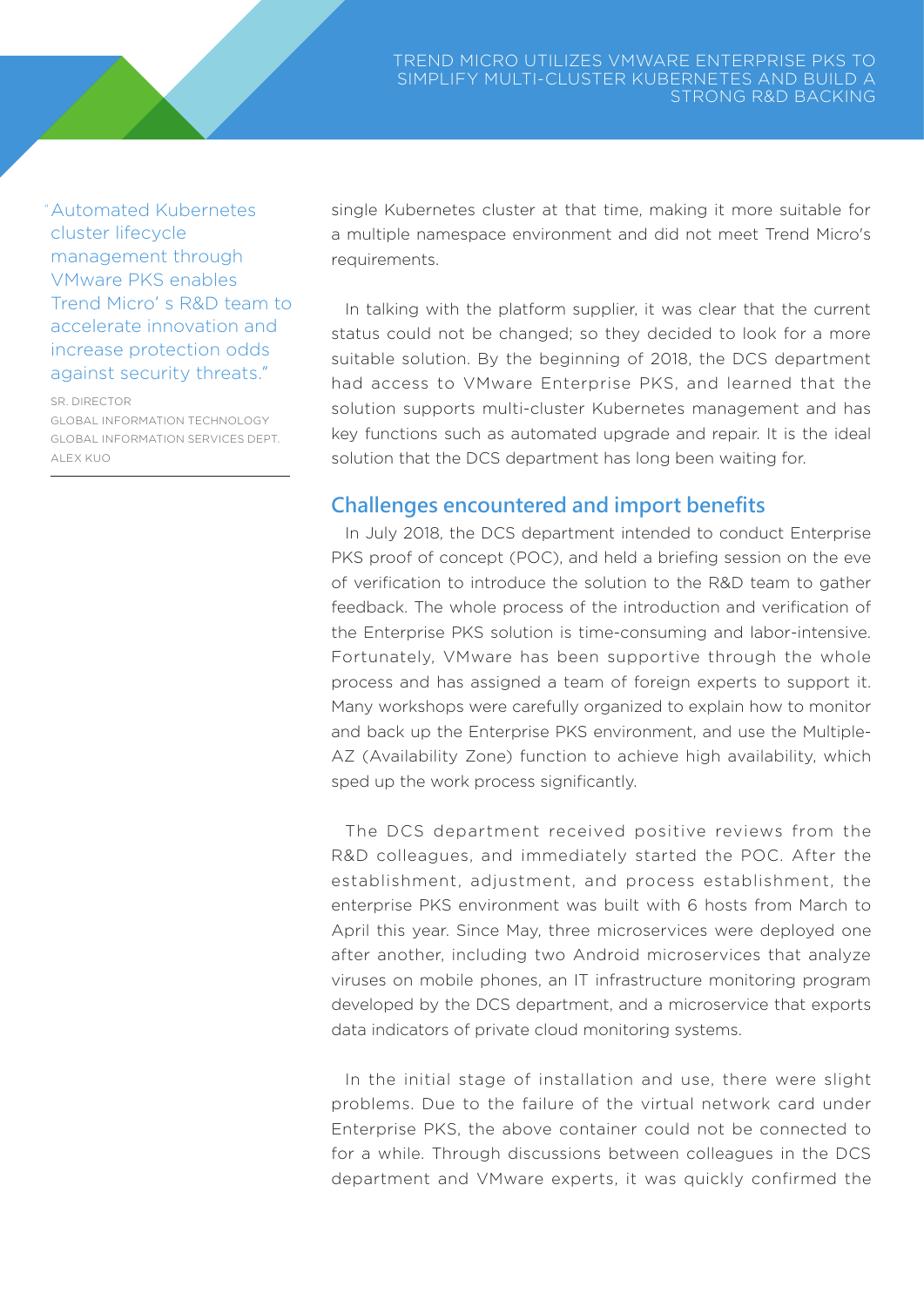problem is the compatibility between the virtual network card driver and the hardware within one day; the problem did not recur after the upgrade.

This episode gave us greater confidence in the support capabilities of VMware's domestic and international experts in addition to the strength of the container and other network and system technologies. After all, the container platform is the integration of the overall infrastructure of the network, storage, systems, and containers. At present, only one part-time DCS colleague is needed to use the PKS system to easily manage multiple Kubernetes clusters. The system can also integrate with the existing log management server (Log Insight), Docker Repository (Harbor), and internal monitoring system (vRops+Grafana), forming a strong backing for the R&D team.

## **Outlook**

Overall, the success of the Enterprise PKS test is significant and is expected to have two major impacts on Trend Micro. The first is the technical impact. The original repair and maintenance of more than 20 Kubernetes clusters usually takes 2 to 3 working days, and it takes more than a few weeks to set up new clusters; now that Enterprise PKS is introduced into the R&D process, a readyto-use cluster can be created in 30 minutes, and the problematic Kubernetes nodes and automatic platform upgrades and updates can be automatically repaired, minimizing the burden of regular maintenance.

Moreover, the Kubernetes cluster application process was successfully automated, providing the R&D team with CaaS (Container as a Service), which perfectly demonstrates the value of IT existence.